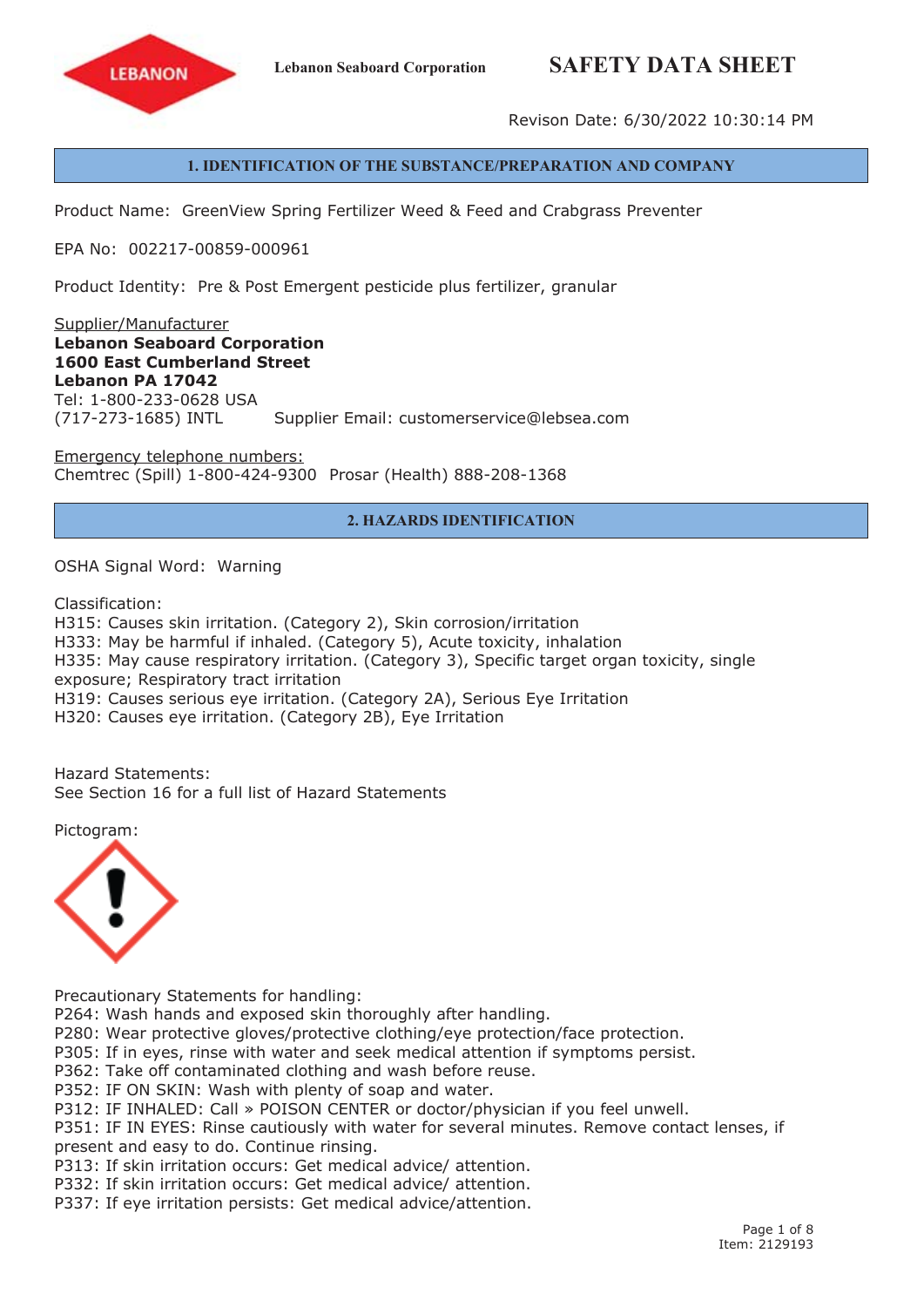P405: Store locked up. P403: Store in <sup>a</sup> well-ventilated place. P233: Keep container tightly closed. P501: Dispose of contents/container properly as required by law for waste pesticides. Keep out of reach of children

Precautionary Statements for disposal - Dispose in accordance with all federal, state and local regulations.

## **Hazards not otherwise classified (HNOC):**None

Unknown acute toxicity: <1% of the mixture consists of ingredients of unknown toxicity

#### **3. COMPOSITION/INFORMATION ON INGREDIENTS**

| <b>Chemical Name</b> | CAS No.         | Weight %     |
|----------------------|-----------------|--------------|
| Methylene ureas      | $9011 - 05 - 6$ | $50 - 55$    |
| Dipropylene Glycol   | 25265-71-8      | $0.1 - 0.5$  |
| Corn Cobs            | No CAS Number   | $15 - 20$    |
| Potassium Chloride   | 7447-40-7       | $10 - 15$    |
| Ammonium Sulfate     | 7783-20-2       | $15 - 20$    |
| $2,4-D$ Acid         | $94 - 75 - 7$   | $0.5 - 1$    |
| Dicamba              | 1918-00-9       | $0.01 - 0.1$ |
| Dithiopyr            | 97886-45-8      | $0.1 - 0.5$  |
| Mecoprop-P           | 16484-77-8      | $0.1 - 0.5$  |

# **4. FIRST AID MEASURES**

- Eye Contact Rinse cautiously with water for several minutes. Remove contact lenses, if presen<sup>t</sup> and easy to do. Continue rinsing. If eye irritation persists: Get medical advice/attention.
- Skin Contact Wash with soap and water. If injury occurs, or if discomfort or irritation persists contact <sup>a</sup> physician.
- Inhalation If inhaled and discomfort occurs, move to fresh air, and keep person at rest in <sup>a</sup> position comfortable for breathing. If difficulty in breathing occurs and/or persists, administer oxygen and ge<sup>t</sup> medical attention. If medical advice is needed, have product container or label on hand.
- Ingestion Rinse mouth. Drink Plenty of water. If you feel unwell, call <sup>a</sup> poison control center or seek medical attention. Do not induce vomiting of an unconscious person.

Self-protection of the first aider: Use any appropriate personal protective equipment as required for nuisance dusts.

Most important symptoms and effects, both acute and delayed: Nuisance dust irritation may occur with nasal discomfort under highly dusty conditions. Eye irritation on contact with redness, tearing and burning sensation. Coughing, sneezing, or irritation of nose and throat. Redness, itching, or burning sensation on skin with prolonged contact.

Indication of any immediate medical attention and special treatment needed: Treat Symptoms. Consult physician if discomfort or irritation persists.

#### **5. FIRE FIGHTING MEASURES**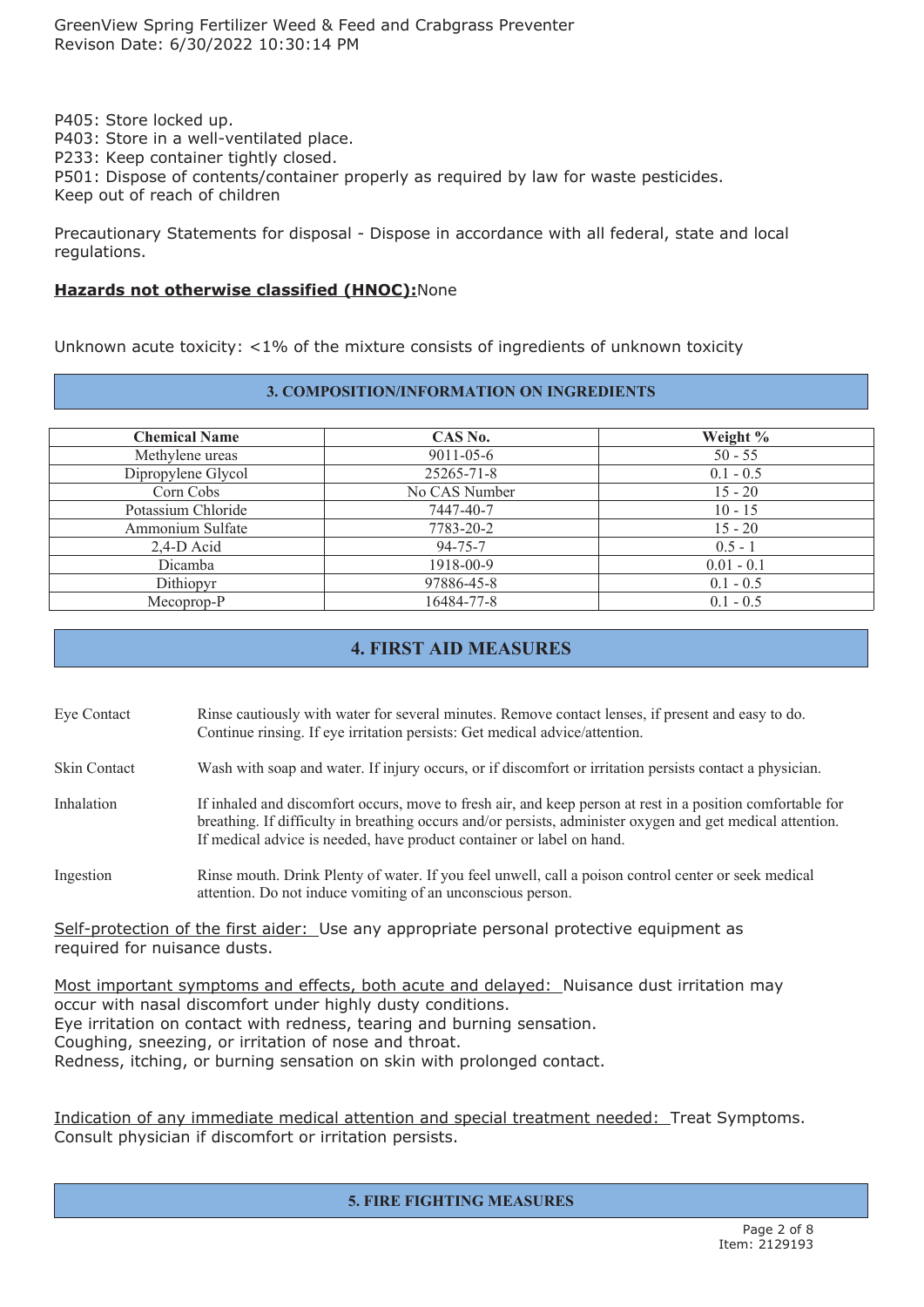## **Suitable extinguishing media**

Use extinguishing media suitable to local circumstances and the surrounding environment. Options in this case include water, CO<sub>2</sub>, ABC Dry Chemical extinguisher, or foam. Avoid stirring up dust extinguisher stream.

#### **Specific hazards arising from the chemical**

Thermal decomposition can lead to release of irritating and toxic gases and vapors. In the event of fire, do not breathe fumes.

#### **Explosion data**

Sensitivity to mechanical impact: None Sensitivity to static discharge: None

Note: Excessive amounts of any burnable dusts can produce explosive mixtures if allowed to disperse in the air in confined areas where ignition sources occur. Prevent excessive dust dispersal in areas of use, storage, or production.

## **Protective equipment and precautions for firefighters**

As in any fire, wear self-contained breathing apparatus pressure-demand, MSHA/NIOSH (approved or equivalent) and standard protective (bunker) gear.

# **6. ACCIDENTAL RELEASE MEASURES**

#### **Personal precautions, protective equipment, and emergency procedures**

| <b>Personal Precautions</b> | Use dust mask and gloves as needed or other reasonable personal protective equipment as<br>required to prevent contact with eyes or skin. Remove ignition sources prior to clean-up.                                                                                                                                                                                            |
|-----------------------------|---------------------------------------------------------------------------------------------------------------------------------------------------------------------------------------------------------------------------------------------------------------------------------------------------------------------------------------------------------------------------------|
|                             | If in eyes, rinse cautiously with water for several minutes. If eye irritation persists: Seek<br>medical advice.                                                                                                                                                                                                                                                                |
|                             | If in eyes, rinse cautiously with water for several minutes. If eye irritation persists: Seek<br>medical advice.                                                                                                                                                                                                                                                                |
|                             | If experiencing significant respiratory symptoms: seek medical attention.<br>If experiencing significant respiratory symptoms: seek medical attention.                                                                                                                                                                                                                          |
| Environmental precautions   | Prevent entry into waterways, sewers, basements or confined areas. Do not flush into<br>surface water or sanitary sewer system. See Section 12 for additional ecological<br>information.                                                                                                                                                                                        |
| Methods for containment     | Prevent further leakage or spillage, if safe to do so.                                                                                                                                                                                                                                                                                                                          |
| Methods for clean-up        | Use dust mask and/or reasonable personal protective equipment as required to avoid<br>breathing dusts. Moisten or cover powder spill with plastic sheet or tarp to minimize<br>spreading. Take up mechanically, placing in appropriate containers for disposal. Avoid<br>creating dust. Soak up excess with inert absorbent material. Clean contaminated surface<br>thoroughly. |

#### **7. HANDLING AND STORAGE**

| Safe Handling             | Ensure adequate ventilation, especially in confined areas. Use personal protective<br>equipment as required to avoid breathing dusts or mists, and to prevent eye contact. Wash<br>hands thoroughly after handling. |
|---------------------------|---------------------------------------------------------------------------------------------------------------------------------------------------------------------------------------------------------------------|
| <b>Storage Conditions</b> | Keep containers tightly closed in a cool, well-ventilated place. Keep out of the reach of<br>children.                                                                                                              |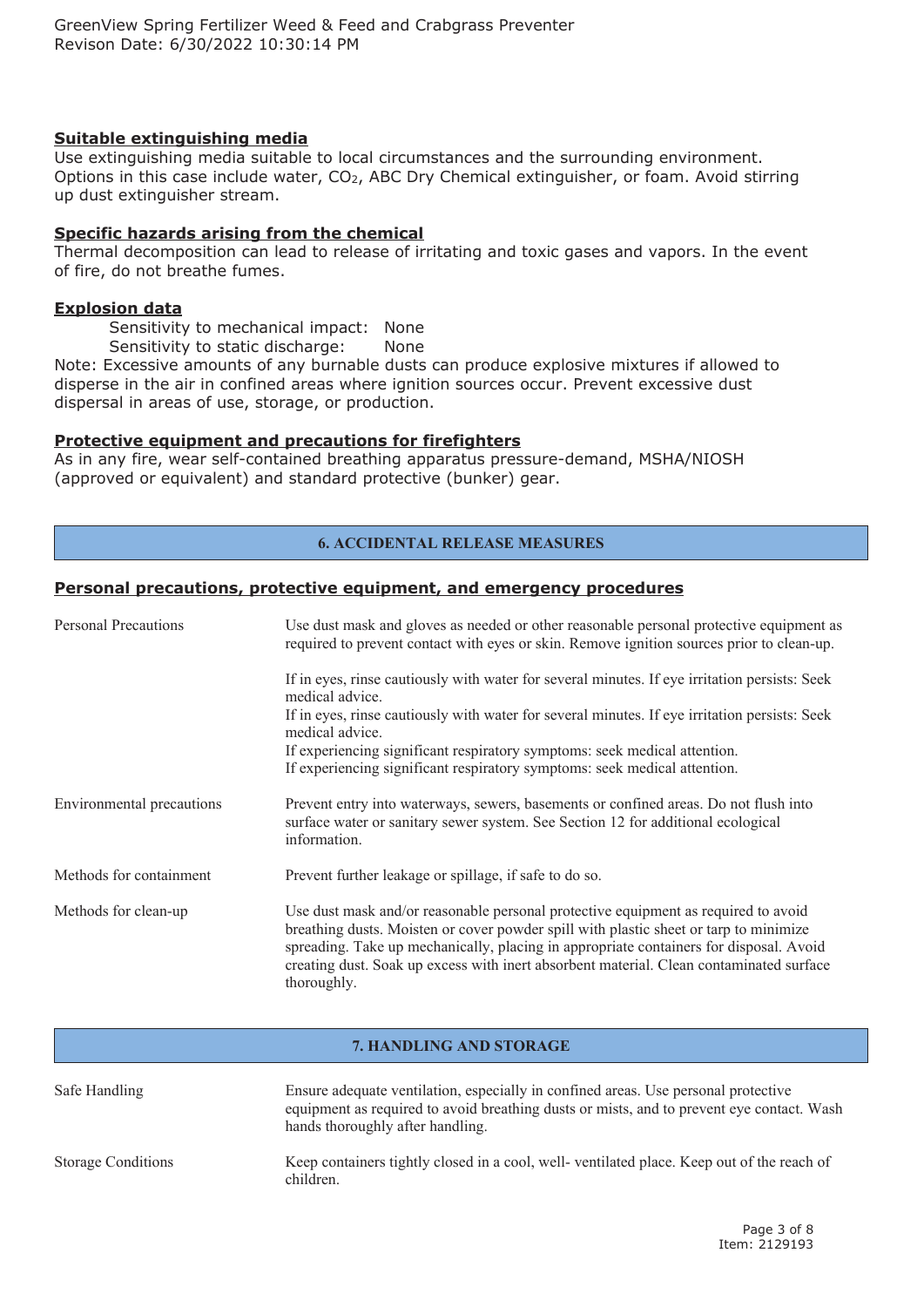Incompatible materials Avoid strong acids or alkali, or other reactive substances.

#### **8. EXPOSURE CONTROLS/PERSONAL PROTECTION**

#### **Exposure Guidlines**

| <b>Chemical Name</b>           | <b>ACGIH TLV</b>              | <b>OSHA PEL</b>           | NIOSH IDLH*     |
|--------------------------------|-------------------------------|---------------------------|-----------------|
| Nuisance Dusts (for granulars) | $10 \text{ mg/m}$ (TWA-Total) | 15 mg/m3 (TWA total) 50   | Not Established |
|                                |                               | mppcf (TWA total) 5 mppcf |                 |
|                                |                               | (TWA respirable)          |                 |

\*IDLH refers to amounts that are "Immediately Dangerous to Life or Health"

Engineering controls: Use with adequate ventilation and follow safe work practices to prevent dust buildup in air.

#### **Individual protection measures**Use personal protective equipment as required to avoid breathing dust/mist, and to prevent eye contact.

| Eye protection                | Provide face and eye protection: face shield and goggles recommended if face or eye contact is<br>likely.                                                                                                                                                                 |
|-------------------------------|---------------------------------------------------------------------------------------------------------------------------------------------------------------------------------------------------------------------------------------------------------------------------|
|                               | Skin and Body Protection Gloves and standard work coveralls recommended                                                                                                                                                                                                   |
| <b>Respiratory Protection</b> | Dust mask recommended for dusty or misty conditions. If exposure limits are exceeded or<br>irritation is experienced, NIOSH/MSHA approved respiratory protection should be worn.<br>Respiratory protection must be provided in accordance with current local regulations. |
| General Hygiene               | When using product, do not eat, drink or smoke. Wash hands thoroughly after handling. Wash<br>contaminated clothing before reuse.                                                                                                                                         |

Also see Precuationary Statements in Section 2

# **9. PHYSICAL AND CHEMCIAL PROPERTIES**

| Physical state<br>Appearance     | Granular Solid<br>Granular Solid |
|----------------------------------|----------------------------------|
| Color                            | Mixed, various                   |
| Odor                             | Slight                           |
| Odor Threshold                   | No information available         |
| pH                               | Not applicable                   |
| Melting point/freezing point     | Not applicable                   |
| Boiling point / boiling range    | Not applicable                   |
| Flash point                      | No information available         |
| Evaporation rate                 | Not applicable                   |
| Flammability (solid, gas)        | No information available         |
| Flammability Limits in Air       |                                  |
| <b>Upper flammability limit:</b> | No information available         |
| Lower flammability limit:        | No information available         |
| Vapor pressure                   | Not applicable                   |
| Vapor density                    | Not applicable                   |
| Water solubility                 | Mostly insoluble                 |
| Solubility in other solvents     | No information available         |
| Partition coefficient            | No information available         |
| Autoignition temperature         | No information available         |
| Decomposition temperature        | No information available         |
| Oxidizing properties             | Not particularly reactive        |
|                                  |                                  |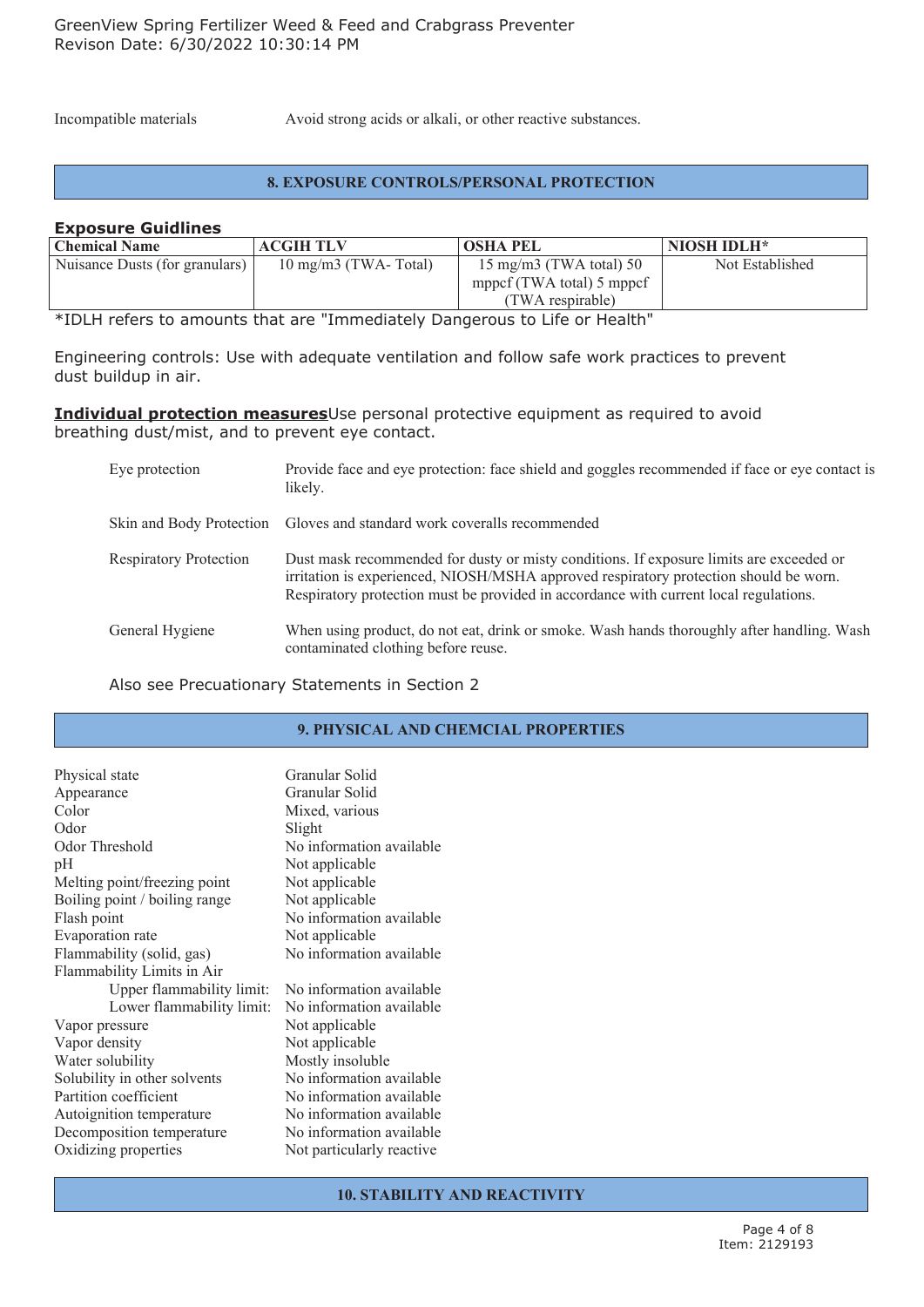GreenView Spring Fertilizer Weed & Feed and Crabgrass Preventer Revison Date: 6/30/2022 10:30:14 PM

## **Reactivity**

Not Reactive

## **Chemical stability**

Stable

#### **Possibility of Hazardous Reactions**

May release heat and fumes when mixed in solution with incompatible reactive materials.

## **Hazardous polymerization**

Will not occur.

## **Conditions to avoid**

High heat, sparks and open flames, as some ingredients may be burnable.

## **Incompatible materials**

Strong acids or alkali, or other reactive substances.

#### **Hazardous Decomposition Products**

May emit toxic fumes under fire conditions, such as Nitrogen oxides (NOx), Ammonia, Oxides of sulfur, Hydrogen chloride and Carbon monoxide.

# **11. TOXICOLOGICAL INFORMATION**

## Routes of exposure: Ingestion, eyes (contact), skin (contact), dust inhalation

| Symptoms                                                                                        | May irritate the digestive tract if ingested in quantity, causing nausea, vomiting and<br>diarrhea.<br>Eye irritation on contact with redness, tearing and burning sensation.<br>Coughing, sneezing, or irritation of nose and throat.<br>Redness, itching, or burning sensation on skin with prolonged contact. |
|-------------------------------------------------------------------------------------------------|------------------------------------------------------------------------------------------------------------------------------------------------------------------------------------------------------------------------------------------------------------------------------------------------------------------|
| Sensitization                                                                                   | No information available.                                                                                                                                                                                                                                                                                        |
| Germ cell mutagenicity<br>Carcinogenicity                                                       | None known unless noted below in Other<br>IARC Group 2B: Possibly carcinogenic to humans                                                                                                                                                                                                                         |
| Reproductive toxicity<br>STOT - single exposure<br>STOT - repeated exposure<br>Chronic toxicity | No information available.<br>No information available<br>No information available<br>Yes                                                                                                                                                                                                                         |
| Target Organ Effects                                                                            | Lungs-Nuisance dusts<br>Liver, Kidney                                                                                                                                                                                                                                                                            |
| Aspiration hazard<br>Other                                                                      | No information available                                                                                                                                                                                                                                                                                         |

# **12. ECOLOGICAL INFORMATION**

Pesticides can be very toxic to aquatic organisms on an acute basis. Persistence and degradability No information available Bioaccumulation No information available Other adverse effects No information available

Fertilizers may be harmful to aquatic life with short term effects, causing algal bloom and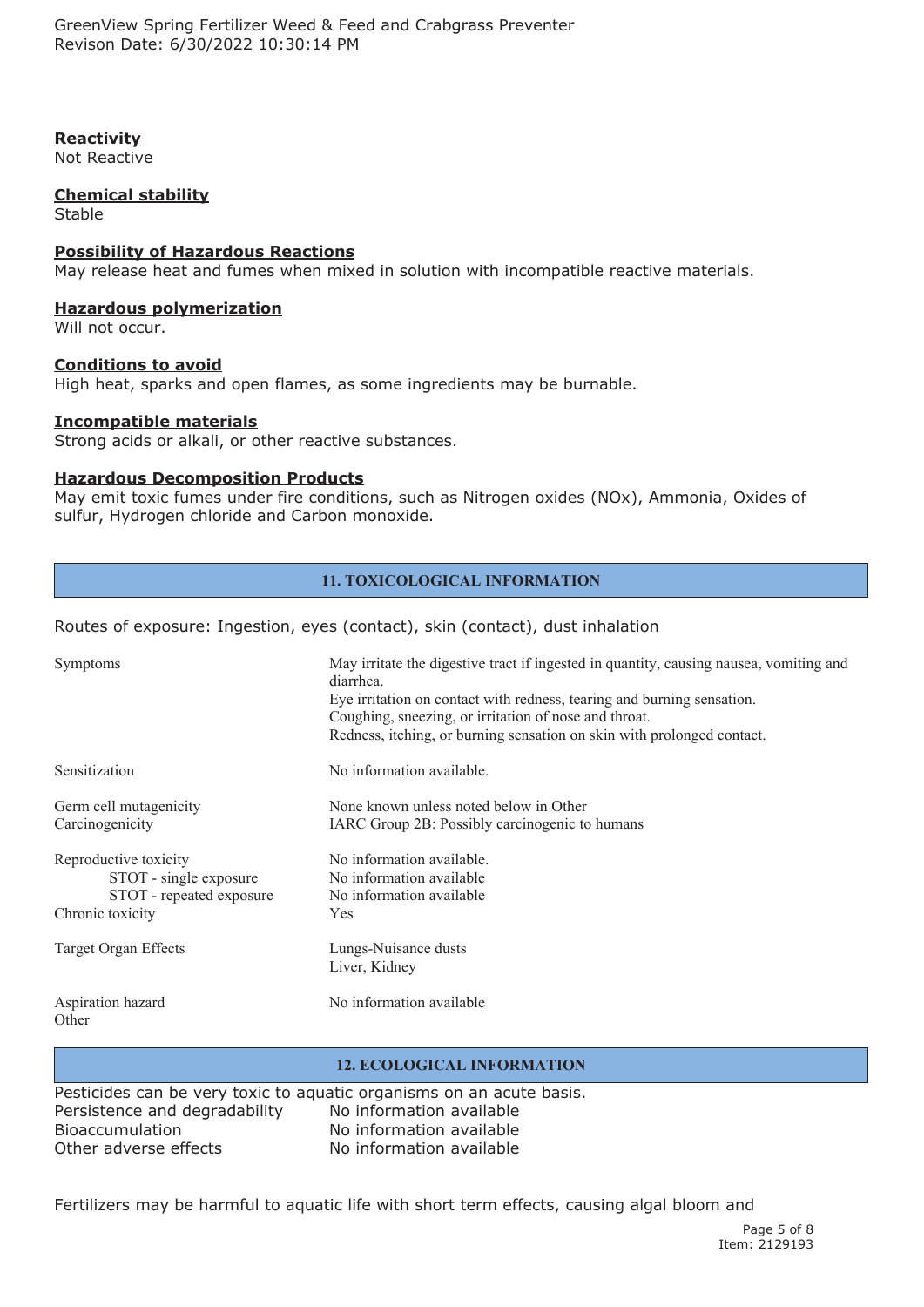increased BOD, depending on the amount released.

Toxicity Acute toxicity to fish: Material is highly toxic to acquatic organisms on an acute basis (LC50/EC50 between 0.1 and 1 mg/L in most sensitive species tested) LC50. Oncorhynchus mydiss (rainbow trout), 96 hour, 0.48 mg/l Acute toxicity to aquatic invertebrates LC50, saltwater mysid Mysidopsis bahia, 0.586 mg/l EC50, eastern oyster (Cassostrea virginica), 0.168 mg/l

## **13. DISPOSAL CONSIDERATIONS**

#### **Disposal of wastes:**

Excess product should be used up according to label directions, to avoid disposal issues. Dispose of in accordance with Local, State, and Federal regulations.

## **Contaminated packaging**

Do not recycle or reuse any pesticide container. Follow local regulations.

## **14. TRANSPORT INFORMATION**

NMFC 68144 FERTILIZER COMPOUNDS (MFGD FERT) NOI,DRY W/HERBI OR INSECTI ADMIXED <=5% GROSS WT

| Note:                                                                              | Products under 291 lbs. not regulated by DOT. Below are designations for products of 219<br>lbs. See RQ                                                                              |
|------------------------------------------------------------------------------------|--------------------------------------------------------------------------------------------------------------------------------------------------------------------------------------|
| <b>DOT</b>                                                                         |                                                                                                                                                                                      |
| UN/ID no:                                                                          | <b>UN3077</b>                                                                                                                                                                        |
| Proper Shipping Name:<br>Hazard Class:                                             | ENVIRONMENTALLY HAZARDOUS SUBSTANCE, SOLID, N.O.S<br>9                                                                                                                               |
| Packing Group:                                                                     | III                                                                                                                                                                                  |
| Reportable Quantity<br>$(RQ)$ :                                                    | 2,4-Dichlorophenoxyacetic acid (2,4-D): RQ (lb)=219.00                                                                                                                               |
| <b>Special Provisions:</b><br>Description:                                         | 146,335,A112,B54,B120,IB8,IP3,N20,N91,T1,TP33,8<br>UN3077, ENVIRONMENTALLY HAZARDOUS SUBSTANCE, SOLID, N.O.S. (2,4-<br>Dichlorophenoxyacetic acid (2,4-D)), 9, III, Marine pollutant |
| <b>Emergency Response</b><br>Guide Number:                                         | 171                                                                                                                                                                                  |
| IATA                                                                               | Limited quantity applies when the inner package weight is less than 5kg and the gross package<br>weight is less than 30 kg.                                                          |
| UN number:                                                                         | <b>UN3077</b>                                                                                                                                                                        |
| <b>UN Proper Shipping</b><br>Name:                                                 | ENVIRONMENTALLY HAZARDOUS SUBSTANCE, SOLID, N.O.S                                                                                                                                    |
| <b>Transport Hazard</b><br>$Class(es)$ :                                           | 9                                                                                                                                                                                    |
| Packing Group:<br>NAERG (North American 9L<br><b>Emergency Response</b><br>Guide): | III                                                                                                                                                                                  |
| <b>Special Provisions:</b><br>Description:                                         | A158, A179, A97, A197<br>UN3077, ENVIRONMENTALLY HAZARDOUS SUBSTANCE, SOLID, N.O.S. (2,4-<br>Dichlorophenoxyacetic acid (2,4-D)), 9, III                                             |
| <b>IMDG</b><br>UN number:                                                          | Limited quantity applies when the inner package weight is less than 5kg and the gross package<br>weight is less than 30 kg.<br><b>UN3077</b>                                         |
|                                                                                    |                                                                                                                                                                                      |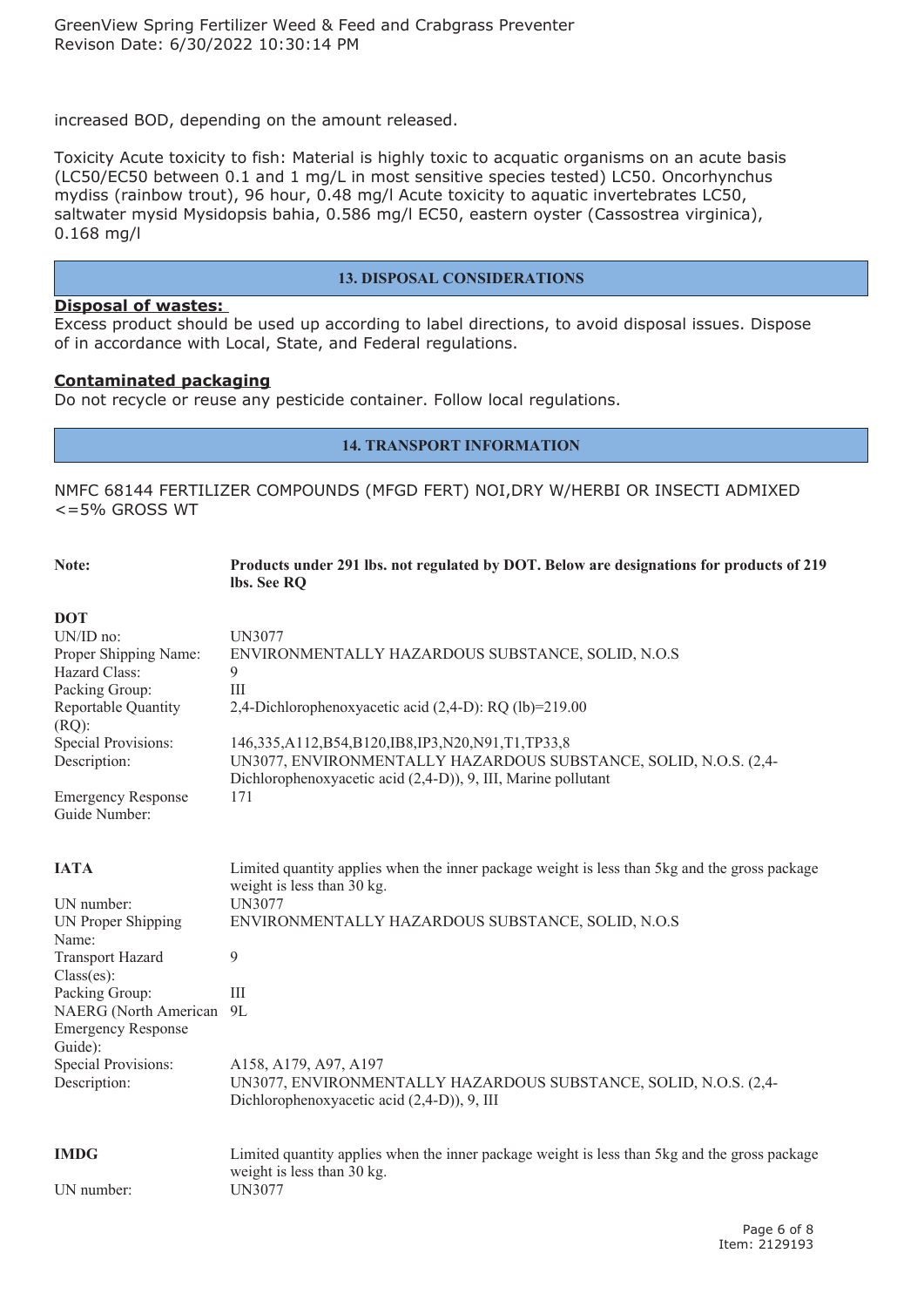| <b>UN Proper Shipping</b><br>Name:<br><b>Transport Hazard</b><br>$Class(es)$ :<br>Packing Group:<br>EmS-No:<br><b>Special Provisions:</b><br>Description: | ENVIRONMENTALLY HAZARDOUS SUBSTANCE, SOLID, N.O.S<br>9<br>III<br>$F-A, S-F$<br>274,335,966,967,969<br>UN3077, ENVIRONMENTALLY HAZARDOUS SUBSTANCE, SOLID, N.O.S. (2,4-<br>Dichlorophenoxyacetic acid (2,4-D)), 9, III, Marine pollutant |
|-----------------------------------------------------------------------------------------------------------------------------------------------------------|-----------------------------------------------------------------------------------------------------------------------------------------------------------------------------------------------------------------------------------------|
| <b>TDG</b>                                                                                                                                                | <b>UN3077</b>                                                                                                                                                                                                                           |
| UN/ID no:                                                                                                                                                 | ENVIRONMENTALLY HAZARDOUS SUBSTANCE, SOLID, N.O.S                                                                                                                                                                                       |
| Proper Shipping Name:                                                                                                                                     | 9                                                                                                                                                                                                                                       |
| Hazard Class:                                                                                                                                             | III                                                                                                                                                                                                                                     |
| Packing Group:                                                                                                                                            | This product contains a chemical which is listed as marine pollutant according to TDG                                                                                                                                                   |
| Marine pollutant:                                                                                                                                         | UN3077, ENVIRONMENTALLY HAZARDOUS SUBSTANCE, SOLID, N.O.S. (2,4-                                                                                                                                                                        |
| Description:                                                                                                                                              | Dichlorophenoxyacetic acid (2,4-D)), 9, III                                                                                                                                                                                             |
| ICAO (air)                                                                                                                                                | <b>UN3077</b>                                                                                                                                                                                                                           |
| UN/ID no:                                                                                                                                                 | ENVIRONMENTALLY HAZARDOUS SUBSTANCE, SOLID, N.O.S                                                                                                                                                                                       |
| Proper Shipping Name:                                                                                                                                     | 9                                                                                                                                                                                                                                       |
| Hazard Class:                                                                                                                                             | III                                                                                                                                                                                                                                     |
| Packing Group:                                                                                                                                            | A158, A97, A179, A197                                                                                                                                                                                                                   |
| <b>Special Provisions:</b>                                                                                                                                | UN3077, ENVIRONMENTALLY HAZARDOUS SUBSTANCE, SOLID, N.O.S. (2,4-                                                                                                                                                                        |
| Description:                                                                                                                                              | Dichlorophenoxyacetic acid (2,4-D)), 9, III                                                                                                                                                                                             |
| <b>MEX</b>                                                                                                                                                | <b>UN3077</b>                                                                                                                                                                                                                           |
| UN/ID no:                                                                                                                                                 | ENVIRONMENTALLY HAZARDOUS SUBSTANCE, SOLID, N.O.S                                                                                                                                                                                       |
| Proper Shipping Name:                                                                                                                                     | 9                                                                                                                                                                                                                                       |
| Hazard Class:                                                                                                                                             | 274,331,335                                                                                                                                                                                                                             |
| <b>Special Provisions:</b>                                                                                                                                | Ш                                                                                                                                                                                                                                       |
| Packing Group:                                                                                                                                            | UN3077, ENVIRONMENTALLY HAZARDOUS SUBSTANCE, SOLID, N.O.S. (2,4-                                                                                                                                                                        |
| Description:                                                                                                                                              | Dichlorophenoxyacetic acid (2,4-D)), 9, III                                                                                                                                                                                             |

#### **15. REGULATORY INFORMATION**

| TSCA (USA): Complies.   |                                                                                            |
|-------------------------|--------------------------------------------------------------------------------------------|
|                         | <b>General Product Information:</b> This product is not federally regulated as a hazardous |
| material.               |                                                                                            |
| <b>Clean Air Act:</b>   | No information is available.                                                               |
| <b>Clean Water Act:</b> | This product does not contain any substances regulated as                                  |
|                         | pollutants pursuant to the Clean Water Act (40 CFR 122.21 and 40 CFR 122.42)               |

**SARA 313 Superfund Amendments:** This product contains no chemicals which are subject to the reporting requirements of the Act and Title 40 of the Code of Federal regulations, Part 372.

# **SARA 311/312 Hazard Categories:**

| Acute:                      | Yes |
|-----------------------------|-----|
| Chronic:                    | Yes |
| Fire:                       | N٥  |
| Sudden release of pressure: | No  |
| Reactive:                   | N٥  |